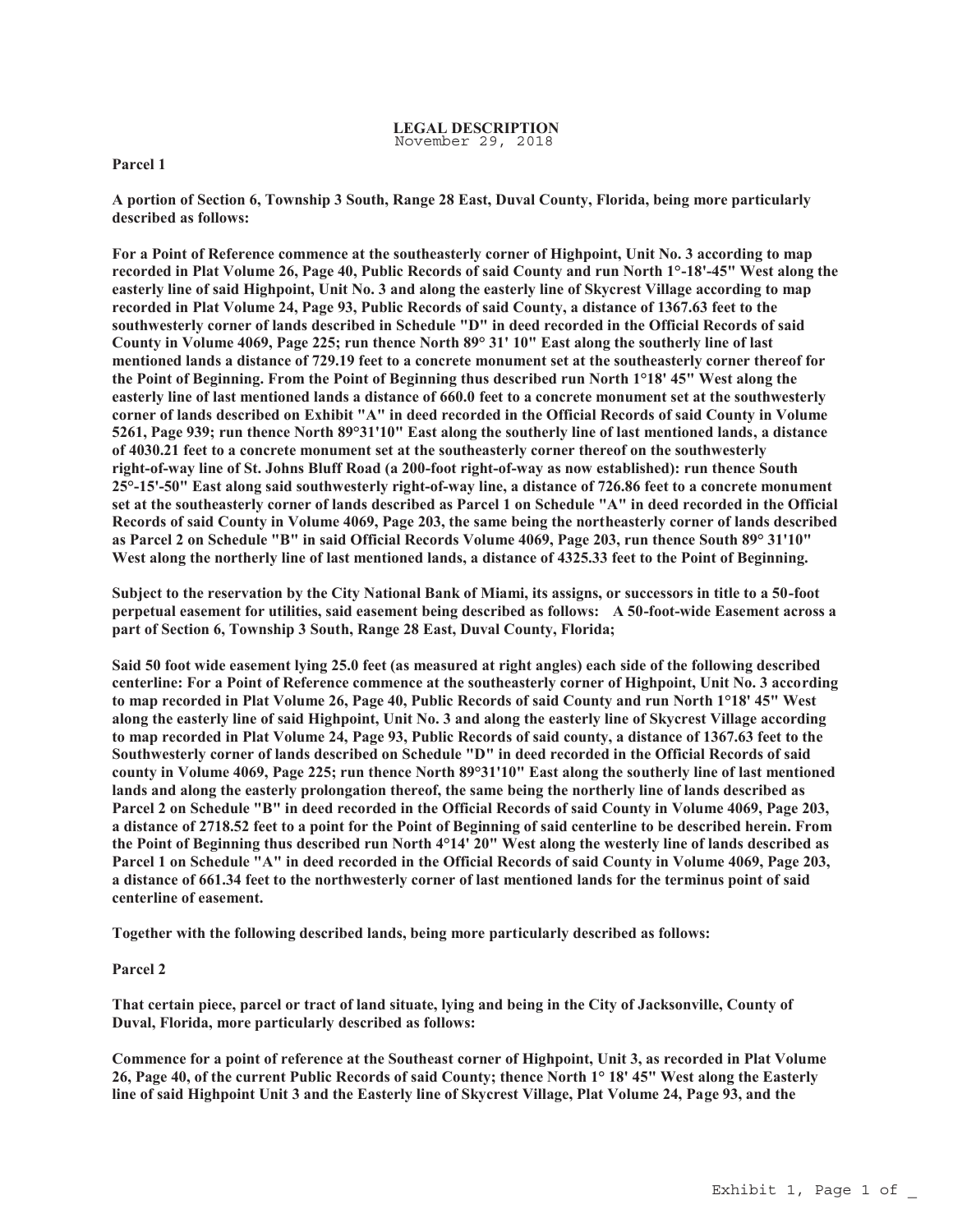**Easterly line of Doran Heights, Plat Volume 24, Page 75, 2562.63 feet to the intersection with the Southerly right of way line of a 100 foot Jacksonville Electric Authority Easement as described in Official Records Volume 4232, Page 526, of the Current Public Records of said County; thence North 89°31'10" East along said Southerly right of way line 729.0 feet to the Northeast corner of the lands conveyed by Lynnwood G. Willis and Thomas H. Greene as Trustees of the St. Johns Trust U/A May 15, 1973 to Tucker Bros. Insurance Agency, Inc., as said lands are described in Official Records Volume 4069, Page 225, Schedule "D" of the Current Public Records of Duval County, Florida; thence South 1° 18' 45" East along the Easterly boundary of the aforementioned lands as described in Official Records Volume 4069, Page 225, Schedule "D" of the Current Public Records Duval County, Florida, 30 feet to a point in said Easterly boundary, said Point being the Point of Beginning; thence continue South 1° 18' 45" East along aforementioned Easterly boundary, 505 feet to a point; thence run North 89° 31' 10" East along a line 535 feet Southerly of and parallel with the Southerly right of way line and the Easterly projection thereof of a 100 foot Jacksonville Electric Authority Easement as described in Official Records Volume 4232, Page 526 of the Current Public Records of Duval County, Florida, a distance of 4030.21 feet to an intersection with the Westerly right of way line of St. Johns Bluff Road (a 200 foot R/W as now established); thence run North 25° 15' 30" West along said Westerly right of way line 400.75 feet to the Point of a Curve to the right, having a radius of 8829.58 feet; thence Northwesterly along and around said Curve, a chord bearing and distance of North 24° 52' 49" West, 78.06 feet to the Northeast corner of lands conveyed by Lynnwood G. Willis and Thomas H. Greene, as Trustees of the St. Johns Trust U/A May 15, 1973 to City National Bank of Miami as Trustees of Liquidating Land Trust Number 5196-5 U/A August 2, 1973, as said lands are described in Official Records Volume 4069, Page 203, Parcel 1, as Schedule A of the Current Public Records of Duval County, Florida; thence run South 89° 31' 10" West along the Northerly boundary of aforementioned lands a distance of 1906.68 feet to an intersection with the Easterly line of a 30 foot easement for ingress and egress to a treatment plant site as said easement is described in Official Records Volume 4069, Page 225, Schedule "B" of the Current Public Records of Duval County, Florida; thence run South 4° 14' 20" East along the Easterly boundary of aforesaid 30 foot easement, a distance of 173.13 feet to an intersection with the Northerly boundary of a treatment plant site as said site is described in Official Records Volume 4069, Page 225, Schedule "H" of the Current Public Records of Duval County, Florida; thence North 85° 46' 30" East along aforesaid Northerly boundary of the treatment plant site, 90 feet to the Northeast corner thereof; thence run South 85° 46' 30" West along the Southerly boundary of said treatment plant site, 350 feet to the Southwest corner of the lands conveyed by Lynwood G. Willis and Thomas J. Greene, as Trustees of the St. Johns Trust U/A May 15, 1973 to Tucker Bros. Insurance Agency, Inc. as said lands are described in Official Records Volume 4147, Page 420 of the Current Public Records of Duval County, Florida; said lands also being known as "5 Acre Addition to Treatment Plant"; thence run South 89° 31' 10" West along the Southwest corner thereof; of said "5 Acre Addition", 399.27 feet to the Southeast corner thereof; thence run North 0° 20' 50" West along the Westerly boundary of said "5 Acre Addition", 404.22 feet to a point in said Westerly boundary which bears North 89° 31' 10" East from the Point of Beginning of the subject lands being conveyed herein and 1372.89 feet distance from said Point of Beginning when measured along said North 89° 31' 10" East bearing; thence South 89° 31' 10" West parallel to and 30 feet distant from the aforementioned Southerly right of way line of the 100 foot Jacksonville Electric Authority Easement as described in Official Records Volume 4232, Page 526, of the Current Public Records of said County, 1372.89 feet to the Point of Beginning.**

## **TOGETHER WITH THE FOLLOWING DESCRIBED LANDS:**

## **Parcel 3**

**Being a 100 foot strip of land lying in Section 6, Township 3 South, Range 28 East and being more particularly described as follows;**

**For a Point of Beginning commence at the northeast corner of lands described in the Official Records of said County in Volume 4916, Page 628 (Parcel 2) and run North 89° 31' 10" East along the northerly line of a 100 foot wide easement to the City of Jacksonville as recorded in said Official Records in Volume 4594, Page 1092, a distance of 1,870.01 feet to a point on a curve in the westerly right-of-way line of St. Johns Bluff Road.(a 200 toot right-of-way); run thence in a southeasterly direction along the arc of a curve in said westerly right-of-way line, said curve being concave northeasterly and having a radius of 5,829.58 feet, a**